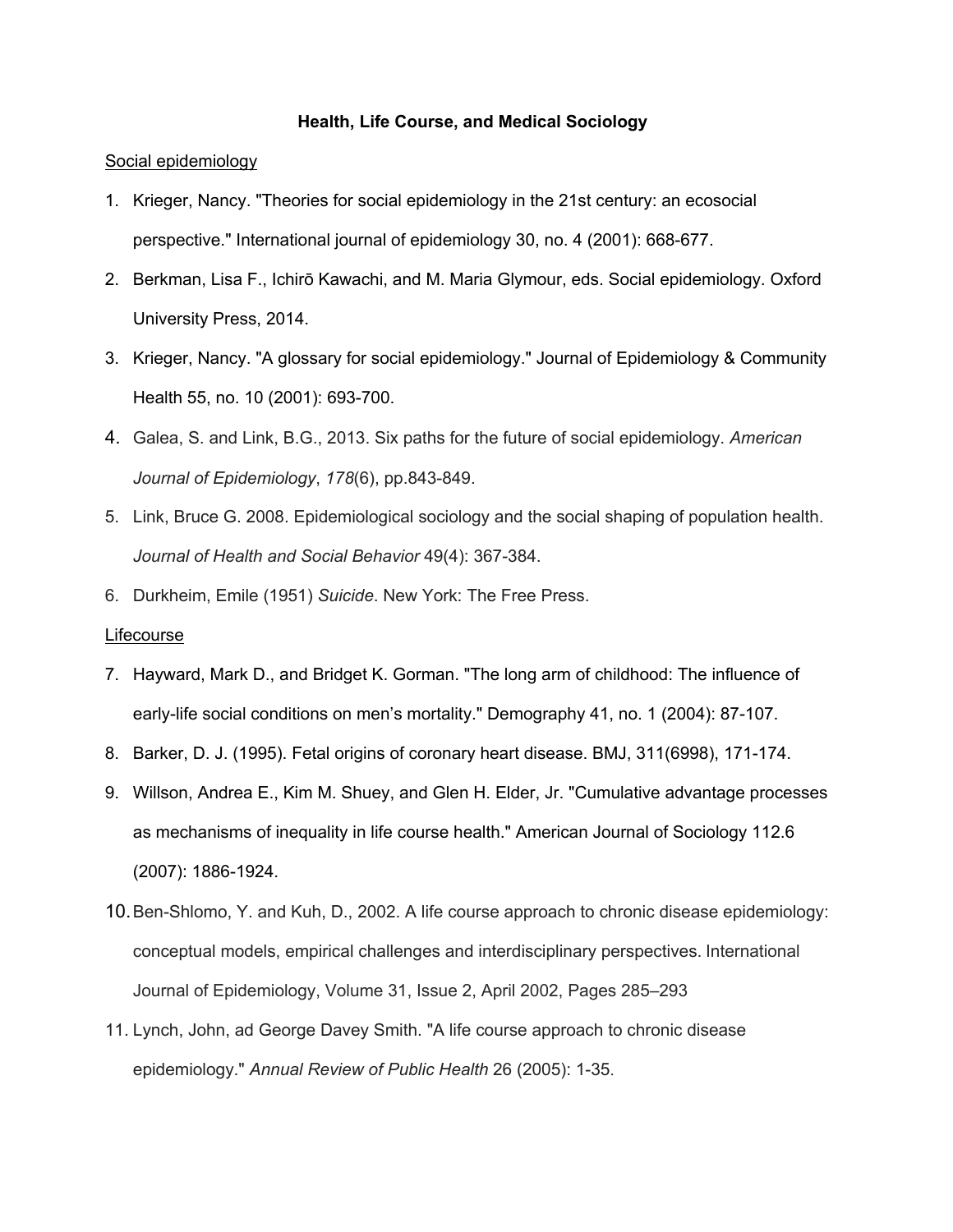- 12. Corna, Laurie M. 2013. "A Life Course Perspective on Socioeconomic Inequalities in Health: A Critical Review of Conceptual Frameworks." Advances in Life Course Research 18:150- 159.
- 13. Ferraro, Kenneth F., Markus H. Schafer, and Lindsay R. Wilkinson. 2016. "Childhood Disadvantage and Health Problems in Middle and Later Life: Early Imprints on Physical Health?" *American Sociological Review* 81(1):107–33.
- 14. Kane, Jennifer B., Kathleen Mullan Harris, S. Philip Morgan, and David K. Guilkey. "Pathways of health and human capital from adolescence into young adulthood." *Social Forces* 96, no. 3 (2018): 949-976.
- 15. Cook, C. Justin, Jason M. Fletcher, and Angela Forgues. "Multigenerational Effects of Early-Life Health Shocks." *Demography* 56, no. 5 (2019): 1855-1874.
- 16. Goosby, Bridget J. (2013) "Early life course pathways of adult depression and chronic pain." Journal of Health and Social Behavior 54: 75–91.
- 17. Rogers, Richard G., Elizabeth M. Lawrence, and Jennifer Karas Montez. 2016. "Alcohol's Collateral Damage: Childhood Exposure to Problem Drinking and Subsequent Adult Mortality Risk." *Social Forces* 95(2): 809–36

# Social determinants of health

- 18. Michael Marmot, Jessica J. Allen, "Social Determinants of Health Equity", American Journal of Public Health 104, no. S4 (September 1, 2014): pp. S517-S519.
- 19. Braveman, Paula, Susan Egerter, and David R. Williams. "The social determinants of health: coming of age." Annual review of public health 32 (2011): 381-398.
- 20. Ichida, Y., Hirai, H., Kondo, K., Kawachi, I., Takeda, T., & Endo, H. (2013). Does social participation improve self-rated health in the older population? A quasi-experimental intervention study. Social science & medicine, 94, 83-90.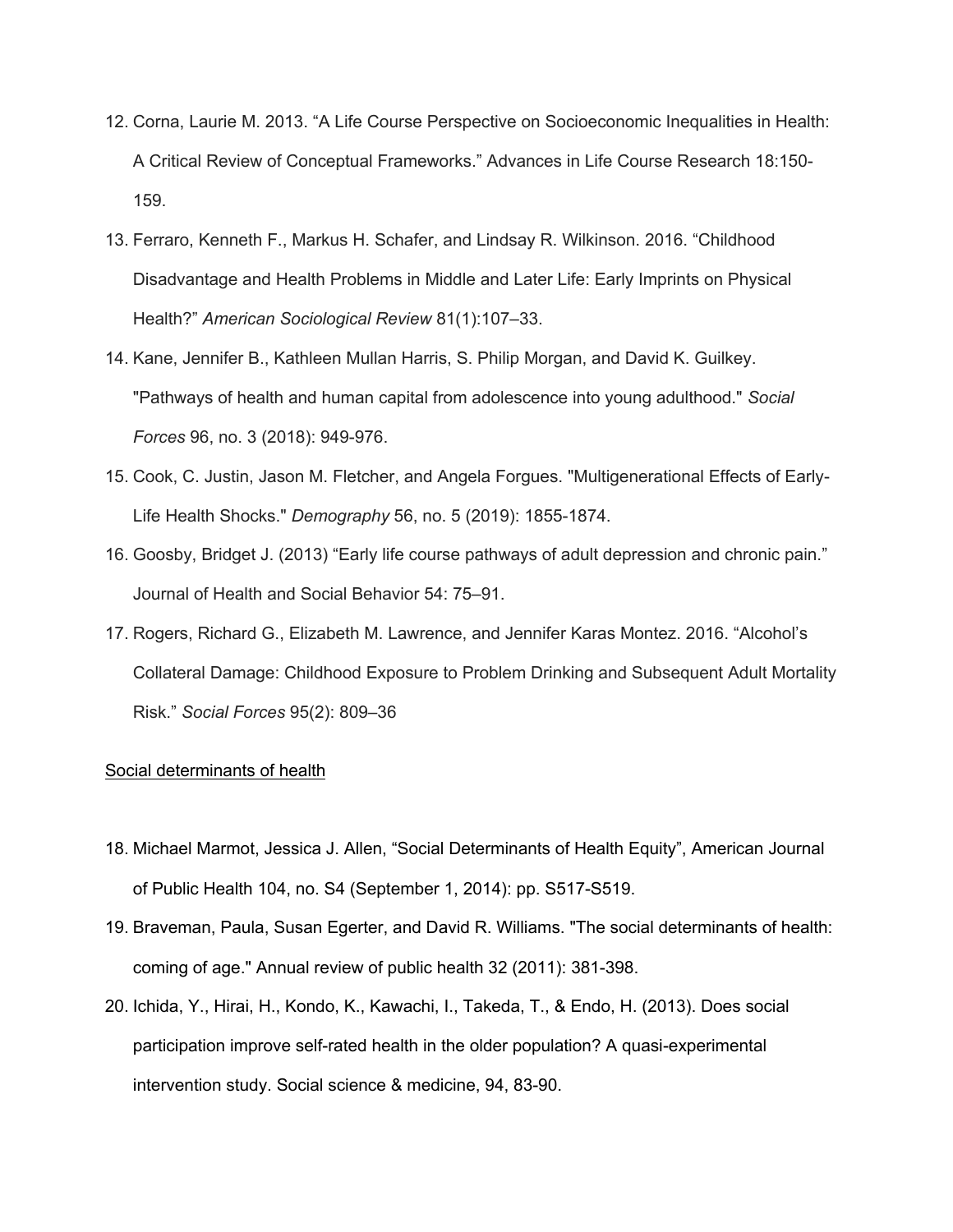- 21. Frech, Adrianne and Sarah Damaske (2019) "Men's income trajectories and physical and mental health at midlife." *American Journal of Sociology* 124: 1372-1412.
- 22. Herd, Pamela A., Brian Goesling, and James S. House (2007) "Socioeconomic position and health: The differential effects of education versus income on the onset versus progression of health problems." *Journal of Health and Social Behavior* 48: 223–238.

#### Health disparities

- 23. Jackson, James S., Katherine M. Knight, and Jane A. Rafferty. "Race and unhealthy behaviors: chronic stress, the HPA axis, and physical and mental health disparities over the life course." American journal of public health 100, no. 5 (2010): 933-939.
- 24. David R. Williams, Harold W. Neighbors, James S. Jackson, "Racial/Ethnic Discrimination and Health: Findings From Community Studies", American Journal of Public Health 93, no. 2 (February 1, 2003): pp. 200-208.
- 25. Geronimus, Arline T., John Bound, Timothy A. Waidmann, Javier M. Rodriguez, and Brenden Timpe. "Weathering, drugs, and whack-a-mole: Fundamental and proximate causes of widening educational inequity in US life expectancy by sex and race, 1990–2015." Journal of health and social behavior 60, no. 2 (2019): 222-239.
- 26. Diez Roux, Ana V. "Conceptual approaches to the study of health disparities." Annual review of public health 33 (2012): 41-58.
- 27. Collyer, Taya A., and Katherine E. Smith. "An atlas of health inequalities and health disparities research: "How is this all getting done in silos, and why?"." Social Science & Medicine 264 (2020): 113330.
- 28. Miech, Richard, Fred Pampel, Jinyoung Kim, and Richard G. Rogers. 2011. "The Enduring Association between Education and Mortality: The Role of Widening and Narrowing Disparities." *American Sociological Review* 76(6):913-34.
- 29. Pampel, Fred C., Patrick M. Krueger, and Justin T. Denney. 2010. "Socioeconomic Disparities in Health Behaviors." *Annual Review of Sociology* 36:349–70.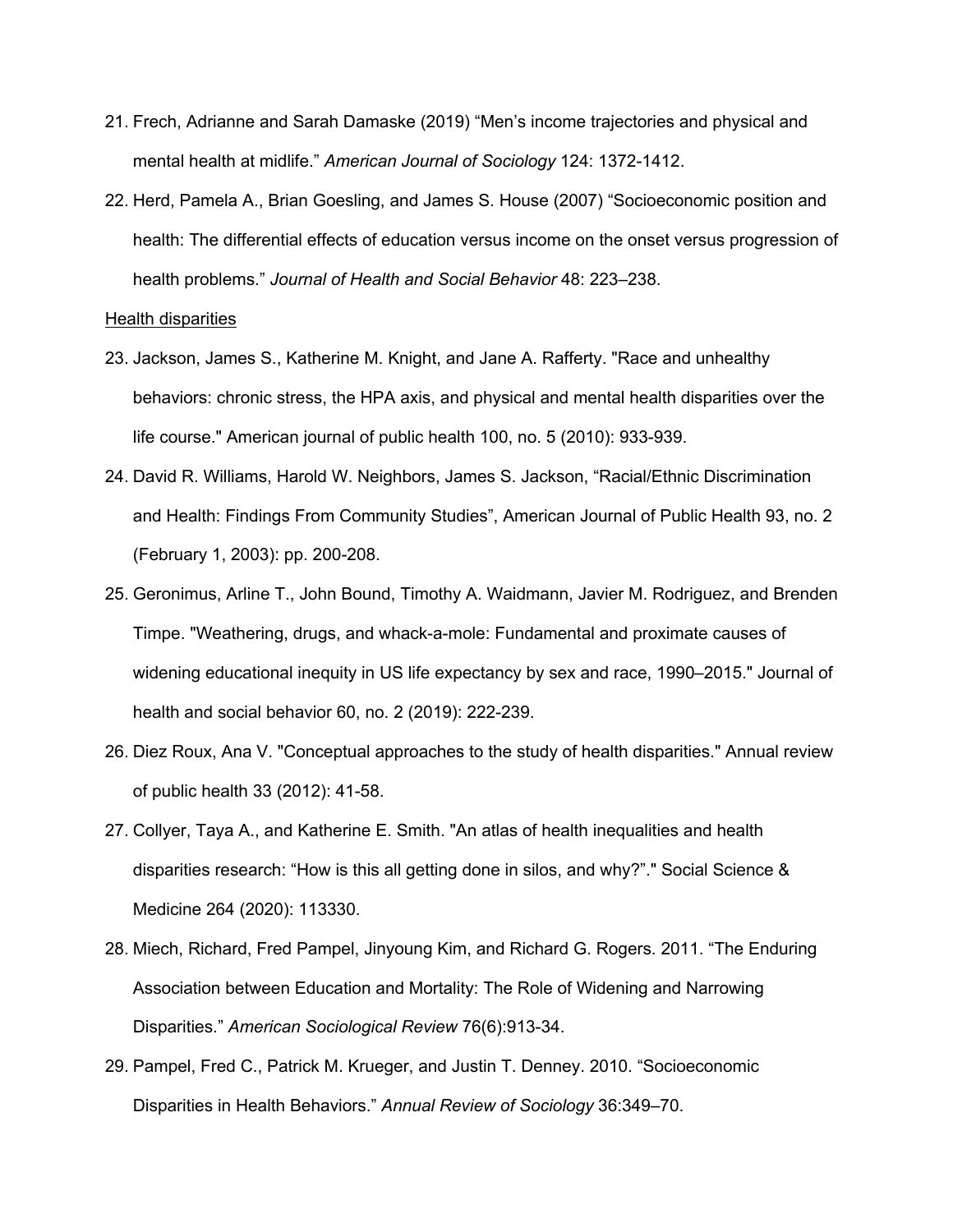- 30. Braveman, Paula A., Catherine Cubbin, Susan Egerter, David R. Williams, and Elsie Pamuk. 2010. "Socioeconomic Disparities in Health in the United States: What the Patterns Tell Us." American Journal of Public Health 100(S1):S186-S196.
- 31. Williams, David R., and Michelle Sternthal. 2010. "Understanding racial-ethnic disparities in health: sociological contributions." *Journal of Health and Social Behavior* 51(1\_suppl):S15- S27.
- 32. Brown, Tony N. 2003. "Critical Race Theory Speaks to the Sociology of Mental Health: Mental Health Problems Produced by Racial Stratification." Journal of Health and Social Behavior 44(3):292-301.
- 33. Phelan, Jo C. and Bruce G. Link (2015) "Is racism a fundamental cause of inequalities in health?" *Annual Review of Sociology* 41:311-30.
- 34. Boen, Courtney E. and Robert A. Hummer (2019) "Longer—but harder—lives? The Hispanic health paradox and the social determinants of racial, ethnic, and immigrant-native health disparities from midlife to late life." *Journal of Health and Social Behavior* 60: 434-452. Social stress paradigm

- 35. Wheaton B., Young M., Montazer S., Stuart-Lahman K. (2013) Social Stress in the Twenty-First Century. In: Aneshensel C.S., Phelan J.C., Bierman A. (eds) Handbook of the Sociology of Mental Health. Handbooks of Sociology and Social Research. Springer, Dordrecht.
- 36. McEwen, Craig A., and Bruce S. McEwen. 2017. "Social structure, adversity, toxic stress, and intergenerational poverty: an early childhood model." *Annual Review of Sociology* 43:445-472.
- 37. Mezuk, Briana, Jane A. Rafferty, Kiarri N. Kershaw, Darrell Hudson, Cleopatra M. Abdou, Hedwig Lee, William W. Eaton, and James S. Jackson. "Reconsidering the role of social disadvantage in physical and mental health: stressful life events, health behaviors, race, and depression." American journal of epidemiology 172, no. 11 (2010): 1238-1249.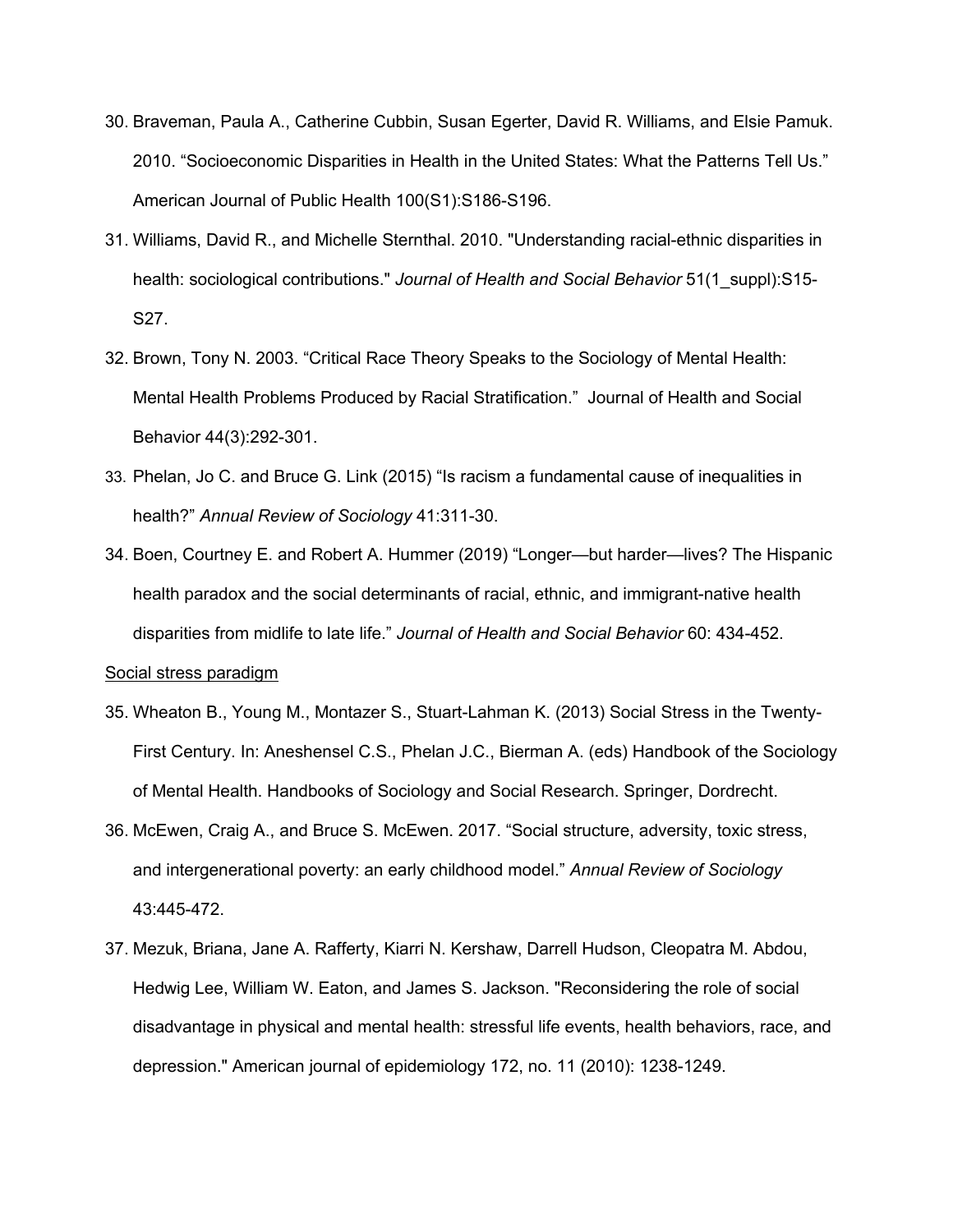- 38. Ensel WM, Lin N. The life stress paradigm and psychological distress. J Health Soc Behav. 1991 Dec;32(4):321-41. PMID: 1765624.
- 39. Williams, David R. (2018) "Stress and the mental health of populations of color: Advancing our understanding of race-related stressors." *Journal of Health and Social Behavior* 59: 466– 485.
- 40. Pearlin, Leonard I. (1989) "The sociological study of stress." *Journal of Health and Social Behavior* 30: 241–256.
- 41. Thoits, Peggy A. (2010) "Stress and health: Major findings and policy implications." *Journal of Health and Social Behavior* 51: S41–53.

#### Health behaviors and lifestyles

- 42. Mollborn, S., Lawrence, E. M., & Saint Onge, J. M. (2021). Contributions and Challenges in Health Lifestyles Research. Journal of Health and Social Behavior, 62(3), 388-403.
- 43. Frohlich, Katherine L., Ellen Corin, and Louise Potvin. "A theoretical proposal for the relationship between context and disease." Sociology of health & illness 23, no. 6 (2001): 776-797.
- 44. Cockerham, William C. "Health lifestyle theory and the convergence of agency and structure." Journal of health and social behavior 46, no. 1 (2005): 51-67.
- 45. Link, Bruce G., and Jo Phelan. "Social conditions as fundamental causes of disease." Journal of health and social behavior (1995): 80-94.
- 46. Mirowsky, John, and Catherine E. Ross. "Education, health, and the default American lifestyle." *Journal of health and social behavior* 56, no. 3 (2015): 297-306.
- 47. Lawrence, Elizabeth M. (2017) "Why do college graduates behave more healthfully than those who are less educated." *Journal of Health and Social Behavior* 58: 291-306.
- 48. Cockerham, William C. (2018) "Health lifestyles and the search for a gender-specific habitus." *Social Theory & Health* 16:142-155.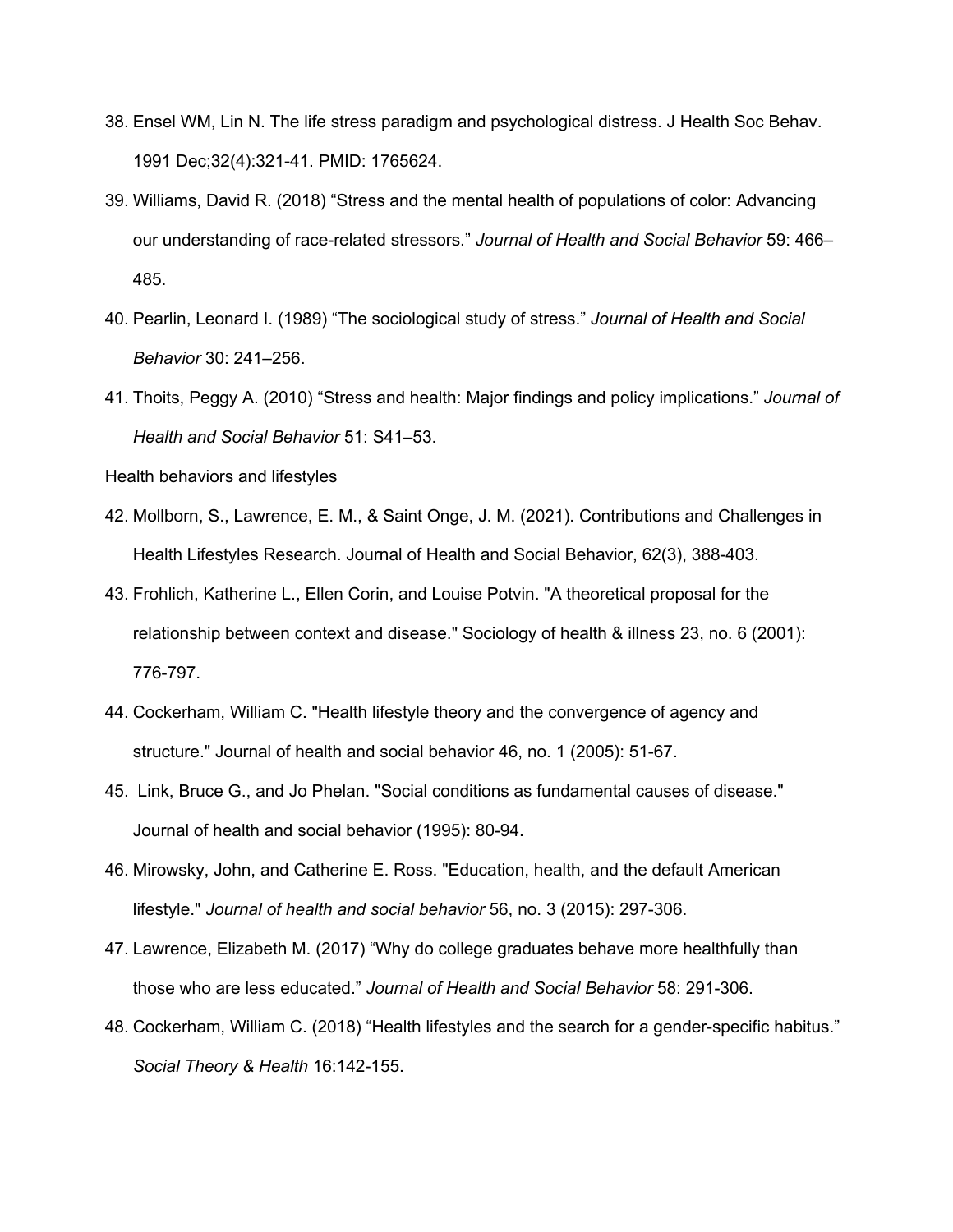- 49. Saint Onge, Jarron M. and Patrick M. Krueger (2011) "Education and racial-ethnic differences in types of exercise in the United States." *Journal of Health and Social Behavior* 52: 197–211.
- 50. Lawrence, Elizabeth, Stefanie Mollborn, Joshua Goode, and Fred Pampel (2020) "Health lifestyles and the transition to adulthood." *Socius* 6:1-17.

Biodemography

- 51. Vaupel, J. W. (2010). Biodemography of human ageing. Nature, 464(7288), 536-542.
- 52. Carey, J. R., & Roach, D. (2020). Biodemography. Princeton University Press.
- 53. Crimmins, Eileen M., Jung Ki Kim, and Sarinnapha Vasunilashorn. 2010. "Biodemography: New Approaches to Understanding Trends and Differences in Population Health and Mortality." *Demography* 47(Supplement):S41-S64.
- 54. Boardman, Jason D. and Jason M. Fletcher. 2021. Evaluating the Continued Integration of Genetics into Medical Sociology. Journal of Health & Social Behavior 62(3): 404-18.
- 55. Harris, Kathleen Mullan, and Thomas W. McDade. 2018. "The biosocial approach to human development, behavior, and health across the life course." *Russell Sage Foundation Journal of the Social Sciences* April 2018, 4 (4) 2-26.
- 56. Boardman, Jason D., Jonathan Daw, and Jeremy Freese. "Defining the environment in gene–environment research: Lessons from social epidemiology." American journal of public health 103, no. S1 (2013): S64-S72.
- 57. Yashin, Anatoliy I., Konstantin G. Arbeev, Deqing Wu, Liubov S. Arbeeva, Olivia Bagley, Eric Stallard, Alexander M. Kulminski et al. "Genetics of human longevity from incomplete data: new findings from the long life family study." The Journals of Gerontology: Series A 73, no. 11 (2018): 1472-1481.
- 58. Levine, Morgan E. and Crimmins, Eileen M. 2018. "Is 60 the New 50? Examining Changes in Biological Age Over the Past Two Decades." *Demography 55*(2):387-402.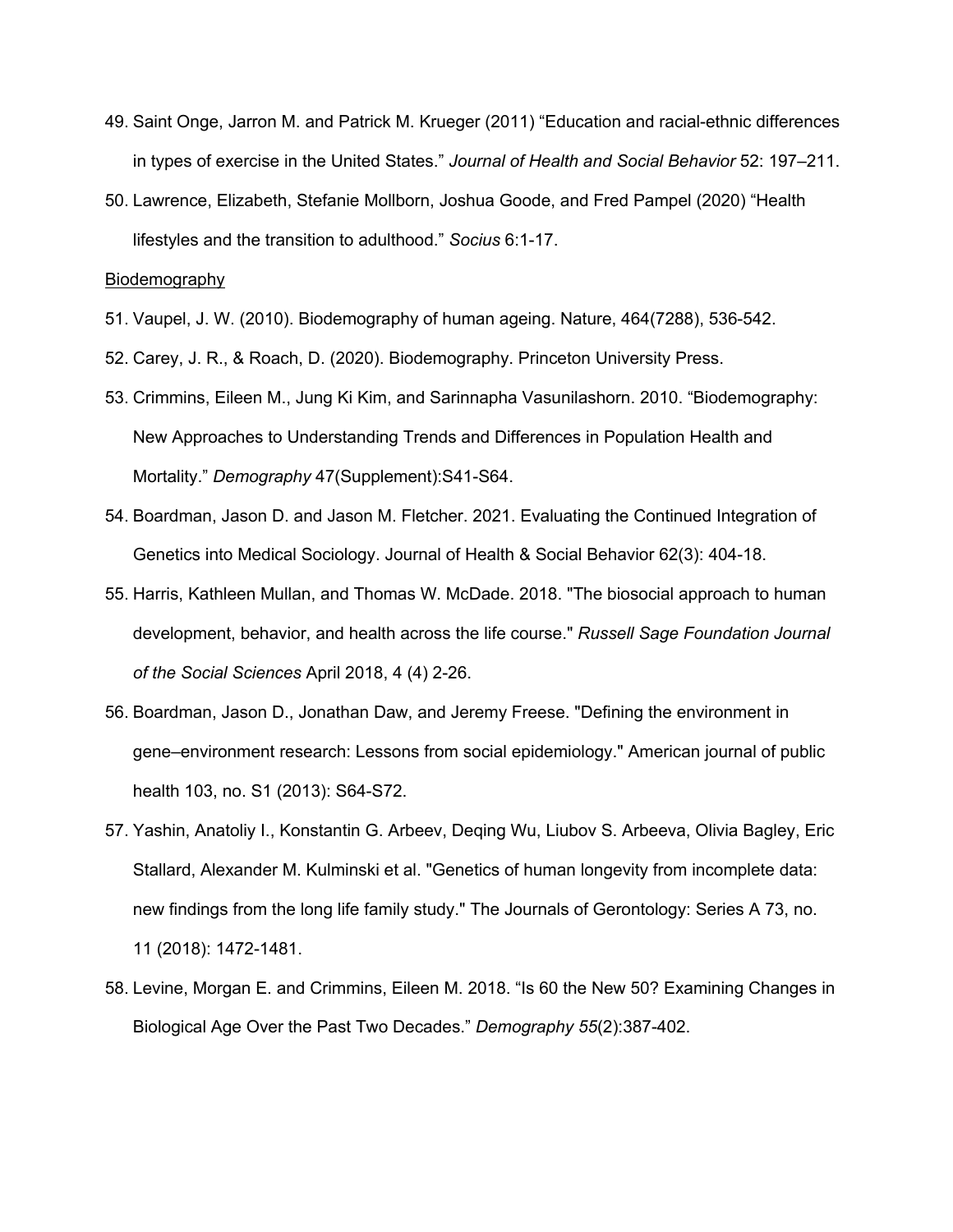- 59. Phelan, Jo C., Bruce G. Link, and Naumi M. Feldman. 2013. "The Genomic Revolution and Beliefs about Essential Racial Differences: A Backdoor to Eugenics?" American Sociological Review 78:167-191.
- 60. McDade, Thomas W., Sharon Williams, and J. Josh Snodgrass. 2007. "Integrating Biomarkers into Population-Based Research." Demography 44(4): 899-926.

#### Context and health: places and networks

- 61. Duncan, Dustin T., and Ichiro Kawachi, eds. Neighborhoods and health. Oxford, UK:: Oxford University Press, 2018.
- 62. Kawachi, Ichiro, Bruce P. Kennedy, and Roberta Glass. "Social capital and self-rated health: a contextual analysis." American journal of public health 89.8 (1999): 1187-1193.
- 63. Christakis, Nicholas A., and James H. Fowler. "The spread of obesity in a large social network over 32 years." New England journal of medicine 357.4 (2007): 370-379.
- 64. Karasek D, Ahern J, Galea S. Social norms, collective efficacy, and smoking cessation in urban neighborhoods. American Journal of Public Health 2012;102(2):343-51.
- 65. Boardman, Jason D., Jarron M. Saint Onge, Richard G. Rogers, and Justin T. Denney. "Race differentials in obesity: the impact of place." Journal of health and social behavior 46, no. 3 (2005): 229-243.
- 66. Lippert, Adam M. (2016) "Stuck in unhealthy places: How entering, exiting, and remaining in poor and nonpoor neighborhoods is associated with obesity during the transition to adulthood." *Journal of Health and Social Behavior* 57: 1–21.
- 67. Karb, Rebecca A., Michael R. Elliott, Jennifer Dowd, and Jeffrey D. Morenoff (2012) "Neighborhood-level stressors, social support, and diurnal patterns of cortisol: The Chicago Community Adult Health Study." *Social Science & Medicine* 75: 1038–1047.